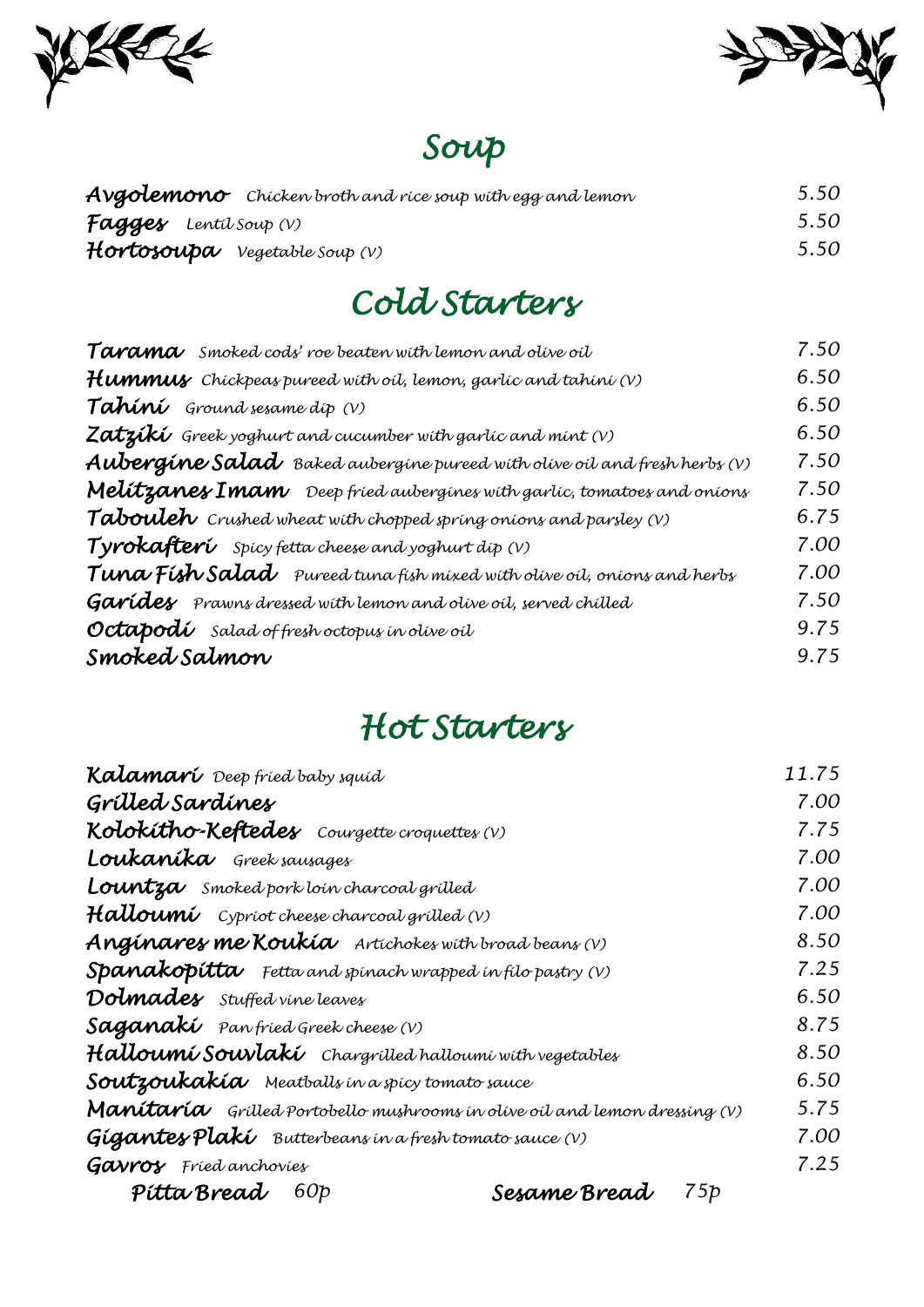



*Speciality of Lemonia* 

*Meze A special selection of hot and cold starters, chargrilled meats and Greek Salad*

*Minimum two persons per person 35.00*

#### *Charcoal Grills*

| <b>Chicken Shashlik</b> Cubes of marinated chicken chargrilled with fresh vegetables | 19.75 |
|--------------------------------------------------------------------------------------|-------|
| <b>Lamb Shashlik</b> Cubes of marinated lamb chargrilled with fresh vegetables       | 21.50 |
| <b>Lamb Souvlaki</b> small cubes of tender lamb grilled on a skewer                  | 19.75 |
| Pork Souvlakí Small cubes of tender pork grilled on a skewer                         | 18.50 |
| <b>Sheftalia</b> Rolled minced meat with onions, herbs and spices                    | 17.00 |
| Pagidakia Lamb cuttets                                                               | 25.75 |
| Veal Cutlet Marinated in olive oil and lemon with garlic and herbs                   | 28.00 |
| <b>Spring Chicken</b> Basted with olive oil and lemon with garlic and herbs          | 19.00 |
| Ordíkía Quails basted with olive oil, lemon and oregano                              | 19.00 |
| Sikoti Moschari Grilled calfsliver                                                   | 23.75 |
|                                                                                      |       |

*Fish* 

| Grilled Dover Sole                                                     | 37.50 |
|------------------------------------------------------------------------|-------|
| Grilled Monkfish and Prawns                                            | 27.50 |
| Grilled Octopus                                                        | 27.75 |
| Grilled Halibut                                                        | 27.50 |
| Grilled Tuna                                                           | 25.00 |
| Grilled Salmon                                                         | 22.50 |
| Tsipoura Grilled whole Sea Bream                                       | 22.50 |
| Grilled Fillets of Sea Bass                                            | 23.00 |
| Mediterranean Prawns Marinated in olive oil, lemon and garlic, grilled | 18.75 |
| Fish Shashlik Cubes of fish marinated and char-grilled                 | 23.00 |
| Seafood Yiouvetsi Baked orzo pasta with seafood and fetta cheese       | 18.50 |
| Charcoal Grilled Kalamari                                              | 22.75 |
| Deep Fried Kalamari                                                    | 21.75 |
| Deep Fried Haddock with Chips                                          | 17.50 |

A discretionary service charge of 12.5% will be added